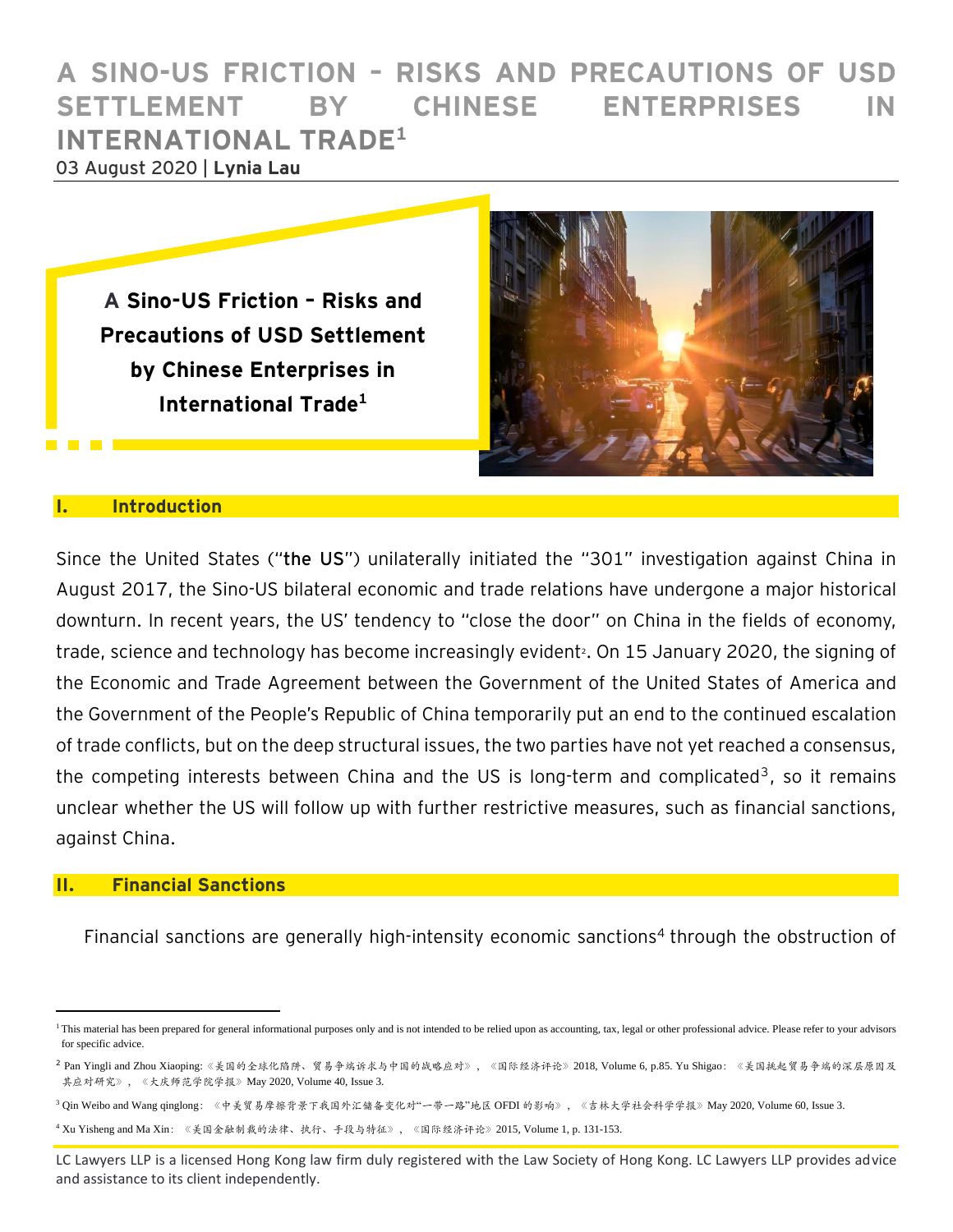financial flows and the freezing of assets of the sanctioned party<sup>5</sup>. Throughout the US sanctions against Iran and Russia, the US has long been the principal initiator of financial sanctions, taking advantage of the strong position of the US dollar, its important role in international trade and its political and military position. The US through freezing and confiscation of government officials of sanctioned country's assets, restricting access to the US bond market by sanctioned country's enterprises to finance, cutting off the ability of the sanctioned country to obtain US dollars, closing the US dollar trade settlement channel and other major measures, implements economic and financial measures against the sanctioned country, and causes significant direct economic losses to the sanctioned country. In the case of sanctions against Iran, the imposition of sanctions has resulted in a significant financial decline in Iran's oil exports, a decline in its gross national product, and severe damage to its credit system, international trade, payments and settlements etc.<sup>6</sup> Financial sanctions are primarily imposed by restricting the free movement of the sanctioned party's currency, ultimately forcing it to make concessions or compromises in line with the interests of the sanctions initiator<sup>7</sup>. The settlement currency agreed upon by Chinese enterprises in their international trade has become a constraint for their future development, in particular the LNG international long-term resource procurement projects is likely to bear the brunt.

#### **III. Risks of using USD as settlement currency**

When Chinese enterprises conduct trade on a global scale, agreements entered into by the trading parties usually stipulate that the US dollar is the currency of settlement. This is also determined by the international monetary system centered on the US dollar<sup>8</sup>. The US financial sanctions against Iran are effective because of the financial status of the US dollar in the global financial system, nearly half of all cross-border settlements are conducted in US dollars, and docking with the US banking system for clearing and other business is an indispensable part of every bank with international business<sup>9</sup>. Due to the above, on the one hand, in the negotiation and formulation of future international trade agreements, especially for long-term LNG procurement agreements, since those agreements usually involve as long as 20 years of trade and involve large amount of trading finance, once the settlement currency is hard hit, it is likely to affect the effect and performance of the entire agreement, and affect China's procurement of offshore energy resources. Chinese enterprises should therefore consider the issue of

<sup>5</sup> Gary Clyde Hufbauer, Jeffrey J. Schott and Kimberly Ann Elliott:《反思经济制裁》,Du taoyi,Shanghai People's Press, 2011.

<sup>6</sup> Niu Xinchun:《伊朗的"经济圣战":一场政权保卫战》,《国际问题研究》2013, Volume 1, p. 95-107.

<sup>7</sup> Tao Shigui and Nie Lei:《美国对伊朗经济金融制裁的动因、影响及启示》,《南京邮电大学学报(社会科学版)》December 2017, Volume 19, Issue 4.

<sup>8</sup> Li Xioageng:《权力之巅:国际货币体系的政治起源》,Social Sciences Academic Press (China),2017, p.111.

<sup>9</sup> Tao Shigui and Nie Lei:《美国对伊朗经济金融制裁的动因、影响及启示》,《南京邮电大学学报(社会科学版)》December 2017, Volume 19, Issue 4.

LC Lawyers LLP is a licensed Hong Kong law firm duly registered with the Law Society of Hong Kong. LC Lawyers LLP provides advice and assistance to its client independently.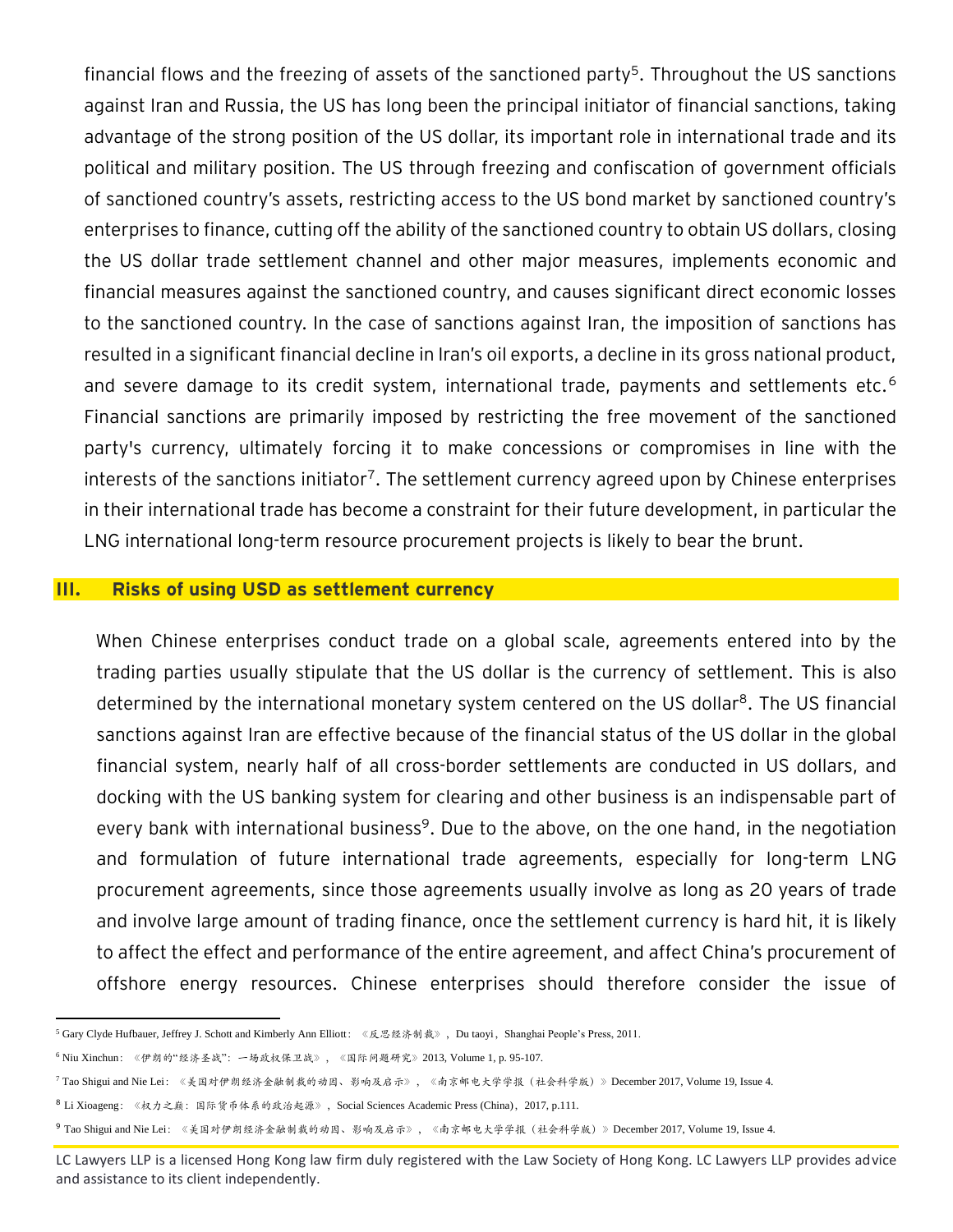settlement currency in their future international trade projects, agreements and contracts etc. with trading parties.

#### **IV. Solutions**

### **1. The choice of Hong Kong Dollar or Renminbi ("RMB)**

Since the Hong Kong Special Administrative Region of the People's Republic of China ("**Hong Kong**") is a relatively mature international financial center, its legal currency, Hong Kong dollar, can be one of the options for Chinese enterprises. Since 17 October 1983, Hong Kong has implemented a Linked Exchange Rate System to stabilize the exchange rate of Hong Kong dollar in the range of 7.75 to 7.85 Hong Kong dollars to one US dollar through a rigorous, robust and transparent currency board system<sup>10</sup>. The Hong Kong Monetary Authority has established a one-to-one relationship between its currency base and foreign exchange reserves through direct and indirect means<sup>11</sup>, resulting in a relatively stable exchange rate between the Hong Kong dollar and the US dollar, and is directly pegged to the US dollar, allowing Hong Kong dollar to be used as an alternative option for the trading parties in the negotiation of future international trade agreements.

As the legal currency of China, in recent years, there has been significant progress in direct RMB transactions. In 2010, the China Foreign Exchange Trade System launched direct RMB transactions against Ringgit and Ruble; subsequently in 2014, the RMB realized direct transactions against Pound, Euro and four other non-US dollar currencies; in 2012, the governments of China and Japan launched direct RMB transactions against Yen; on 1 October 2016, RMB formally joined the Special Drawing Rights (SDR), and the recognition of RMB continues to grow globally. Up till now, the realization of RMB being directly traded against non-US dollar currencies covers almost all major currencies in the world $^{12}$ .

### 2. **The choice of other currencies**

In addition, Chinese enterprises can also negotiate with the trading party to choose the currency of a country where both parties of the international trade are located for their trade settlement, thus simplifying the exchange process, reducing transactional costs and

<sup>&</sup>lt;sup>10</sup> Hong Kong Monetary Authority, Linked Exchange Rate System [https://www.hkma.gov.hk/gb\\_chi/key-functions/money/linked-exchange-rate-system/.](https://www.hkma.gov.hk/gb_chi/key-functions/money/linked-exchange-rate-system/)

<sup>11</sup> Zhang Qidi:《香港联系汇率制度运行原理探析》,《债券》2018, Volume 5.

<sup>12</sup> Pan Dayang:《人民币对非美元货币直接交易的意义、问题及应对》,《中国物价》,August 2016.

LC Lawyers LLP is a licensed Hong Kong law firm duly registered with the Law Society of Hong Kong. LC Lawyers LLP provides advice and assistance to its client independently.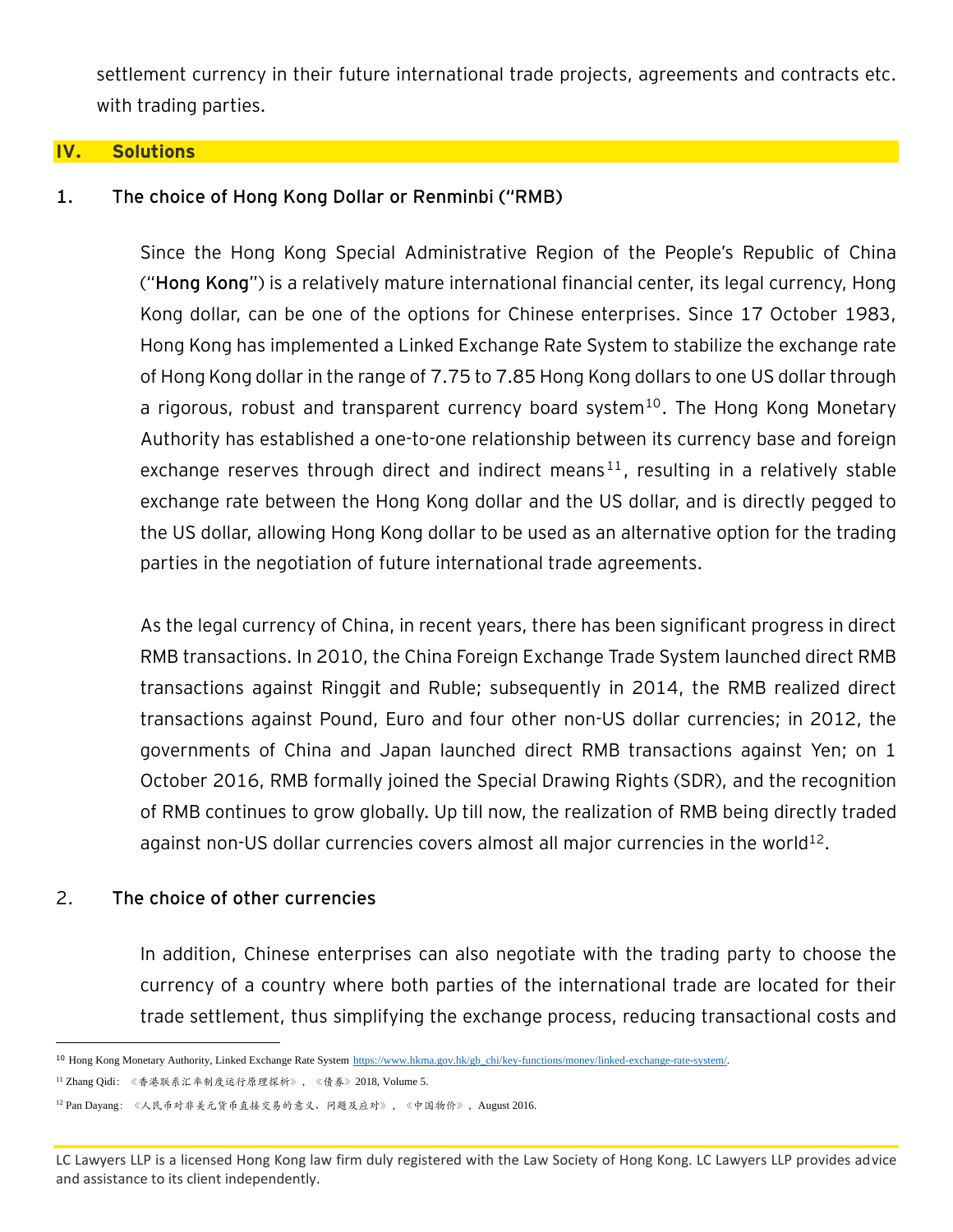enhancing the efficiency of international trade. In addition, it can also negotiate with the trading party to choose the currency of other countries or regions for settlement according to the actual situation.

## **3. The choice of other currencies**

In addition, Chinese enterprises can also negotiate with the trading party to choose the currency of a country where both parties of the international trade are located for their trade settlement, thus simplifying the exchange process, reducing transactional costs and enhancing the efficiency of international trade. In addition, it can also negotiate with the trading party to choose the currency of other countries or regions for settlement according to the actual situation.

## **4. Amending existing agreements denominated in US dollars**

For international trade agreements in which the Chinese enterprise has used the US dollar as the settlement currency, the trading party may amend the signed agreement, for example, by adding a triggering clause, so that in the event of restrictive measures such as financial sanctions by the US against China or other countries where the trading party is located, the international trade agreement will be settled in other currencies.

### **V. Conclusion**

In the process of negotiating and signing international trade agreements, it is sometimes difficult to predict the potential risks of the agreement and future developments in the international community. Parties should pay particular attention to the provisions relating to the settlement currency in international trade agreements, as well as to the development of policy, finance and public opinion in the international community, in order to systematically reduce the adverse consequences that the trading parties may suffer, while the drafting, design and negotiation of such trade agreements are usually very complex. Therefore, in dealing with such legal issues, it is always crucial for Chinese enterprises, especially large energy enterprises, to consult legal experts in international trade regarding specific situations.

LC Lawyers LLP is a licensed Hong Kong law firm duly registered with the Law Society of Hong Kong. LC Lawyers LLP provides advice and assistance to its client independently.